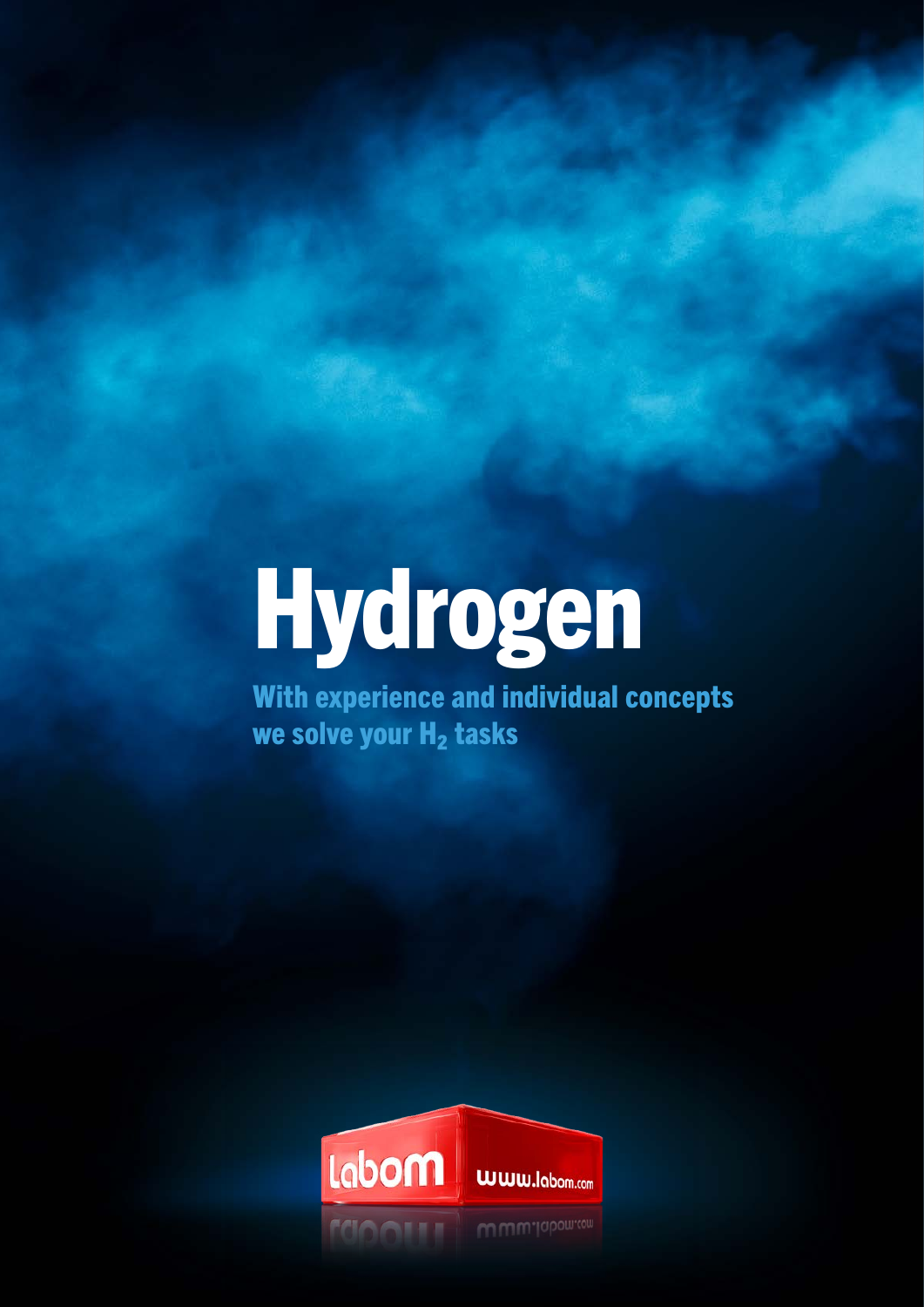#### **HYDROGEN**

Hydrogen is an energy carrier with high potential. Surplus energy from renewable energy sources can be used to produce hydrogen via electrolysis and thus store the energy. Hydrogen is also the initial material for Power2X processes. The importance of hydrogen has also been recognised at the state level. Strategy papers and subsidies are intended to ensure that hydrogen establishes itself as an energy carrier on the market.

But hydrogen also brings challenges: Hydrogen is a flammable, explosive gas that is processed under high pressure, depending on the application. Measures for explosion protection, functional safety or the pressure equipment directive are often necessary.

> At Labom, we have been dealing with this forward-looking topic for many years and have reliably used measuring instruments specifically for applications in which hydrogen is used.

The unique properties of hydrogen pose a particular challenge.



H₂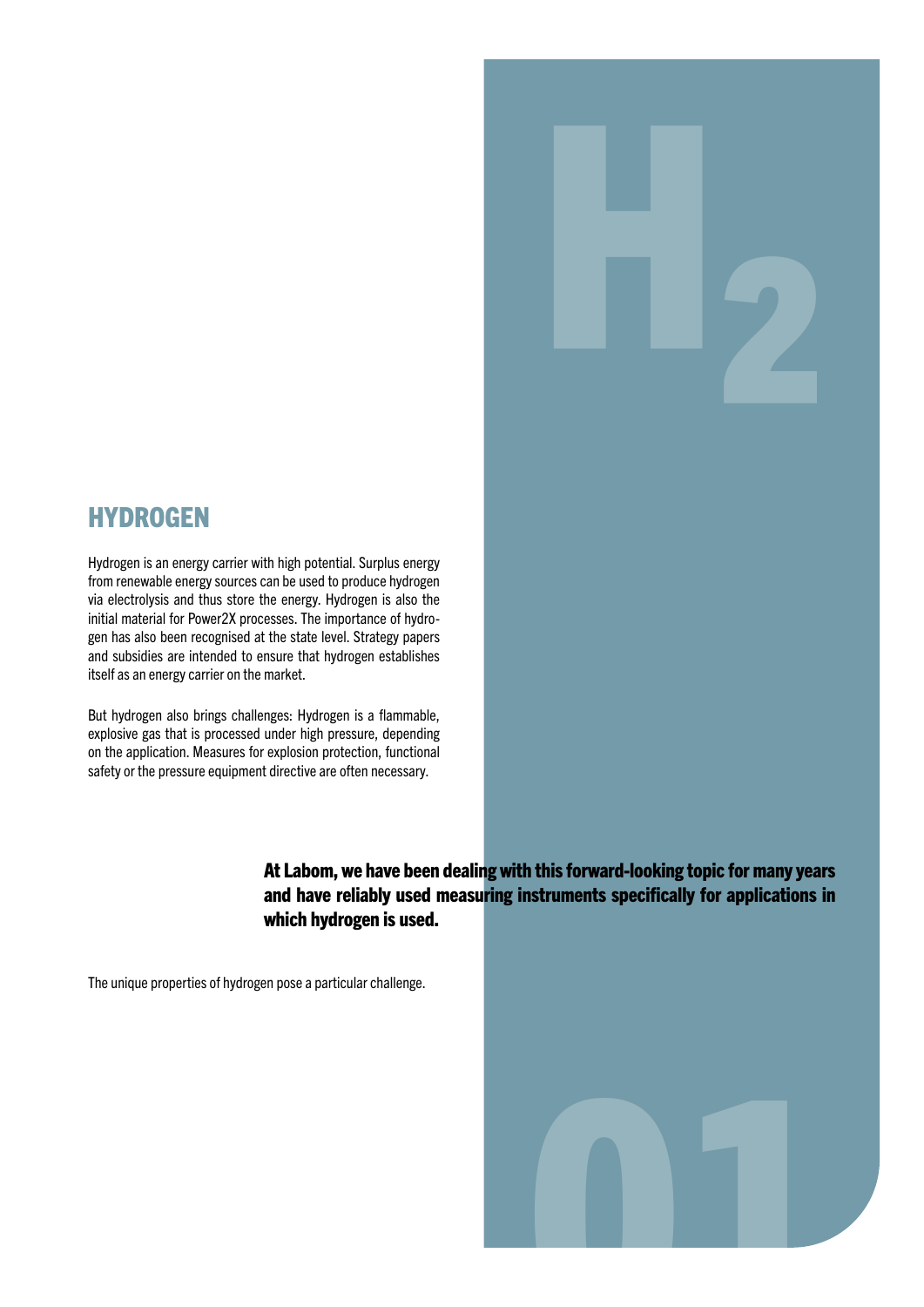# HYDROGEN FOR ENERGY **STORAGE**

The variable nature of renewable energy is considered one of the greatest challenges in implementing the energy transition: Solar and wind sources cannot be regulated according to the needs of electricity customers at any given time. The development of workable and economic power storage technologies is therefore a decisive factor for success of the energy transition. Labom is at home both in the equipping of wind turbines in close cooperation with leading manufacturers and in the energy storage segment in terms of metrology. Hydrogen plays a key role in the storage of surplus energy. Surplus energy from renewable energy sources can be used to produce hydrogen via electrolysis in order to store the energy. Hydrogen is also the initial medium for Power2X processes.

Nevertheless, handling the smallest molecule in existence also presents a challenge: Hydrogen dissolves in numerous metals and is so small that it penetrates stainless steels and causes some types of steel to become brittle.

#### HYDROGEN EMBRITTLEMENT

When hydrogen atoms migrate through metals, they disrupt the crystal lattice, causing the material of commonly used alloys to become brittle. Choosing the right material is therefore crucial. However, hydrogen-resistant stainless steels are precisely those that are less springy and therefore only have limited application in technology for pressure measurement. One solution can be an upstream diaphragm seal.

# HYDROGEN PERMEATION THROUGH STAINLESS STEEL

The hydrogen molecule decomposes into hydrogen atoms on the surface of metals and these can diffuse through metals: First the hydrogen molecules decompose into atoms, then the atoms migrate through the tetrahedral and octahedral gaps of the metal lattice and reunite as molecules on the other side. The whole process is called permeation (see illustration).

The rate of permeation depends on the temperature, pressure and material.

Metal Atom

02

Hydrogen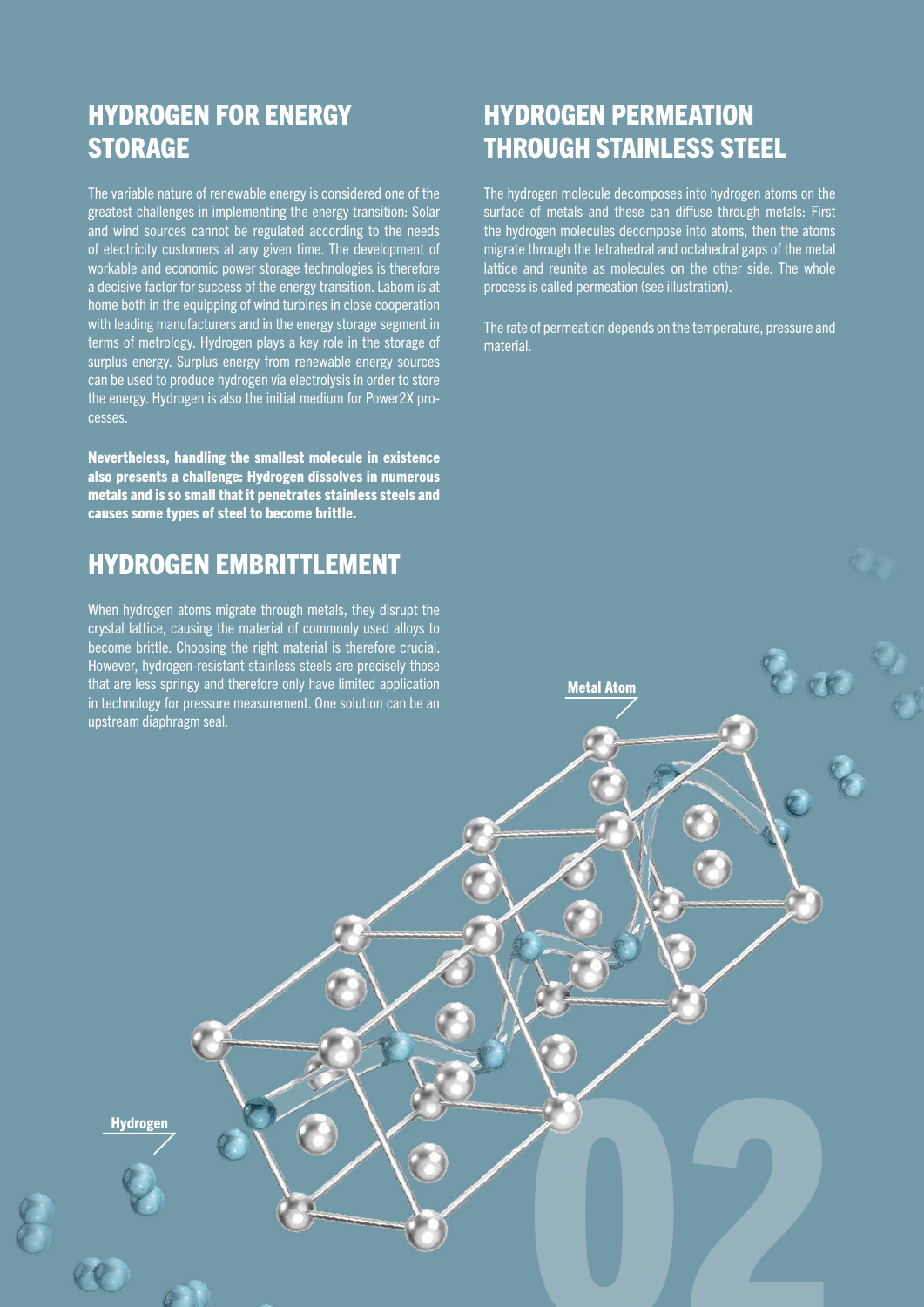### RELEVANCE FOR PRESSURE **METROLOGY**

Diaphragm seals have a thin metal diaphragm on the process side. The pressure is transmitted to the sensor via the diaphragm and a filling liquid, usually oil. If hydrogen penetrates the membrane, it dissolves in the oil. Once saturation is reached, the hydrogen forms beads as the pressure is relieved and this leads to measurement errors such as shifting the zero point.



## **SOLUTION**

Depending on the process conditions, a diaphragm seal with a membrane made of hydrogen-resistant stainless steel, or a goldplated membrane can be used.

We have scientifically investigated the effect of permeation and have developed a tool for calculating the hydrogen permeation and the dissolution of hydrogen in the oil of the diaphragm seal.

To do this, we need information from the plant operator on temperature, pressure and hydrogen content. This is used to calculate how long the service life of the unit would be for different configurations. Among other things, the temperature is decisive for this, since there is a strong temperature dependence - we have therefore also taken this aspect into particular consideration in the calculation formula according to Arrhenius' theorem. From the totality of these results, we calculate the service life. We can play with this: Is a stainless steel diaphragm enough to get a service life of ten years, for example? Or do we need a gold coating, and if so, what thickness of the coating makes sense?



With our calculation tool for hydrogen applications, we can offer our customers the most cost-effective and technically suitable solution.

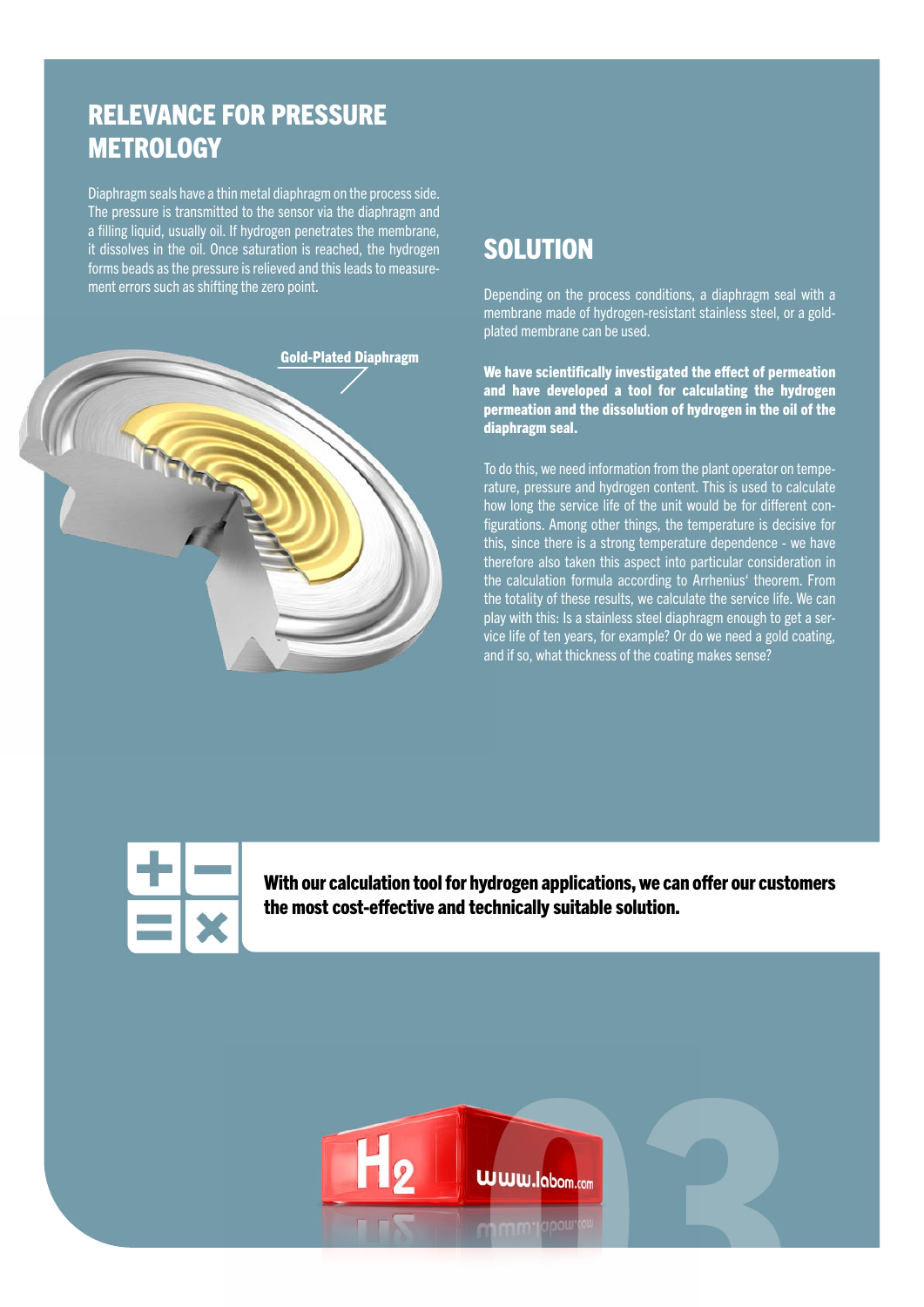

Labom series COMPACT

Pressure transmitter COMPACT with internal gold-plated membrane for hydrogen applications



Labom series PASCAL Ci4

Pressure transmitter PASCAL Ci4 with internal gold-plated membrane for hydrogen applications



Labom DE1180 Membrane diaphragm seal – gold plated for hydrogen applications



Labom series COMPACT Pressure transmitter COMPACT Measuring ranges up to 1050 bar for use in hydrogen refueling stations

Your reliable partner for hydrogen projects.

You can also find all information about hydrogen on our website: [www.labom.com](https://www.labom.com/en/industries/energy-and-environmental-technologies/hydrogen.html)